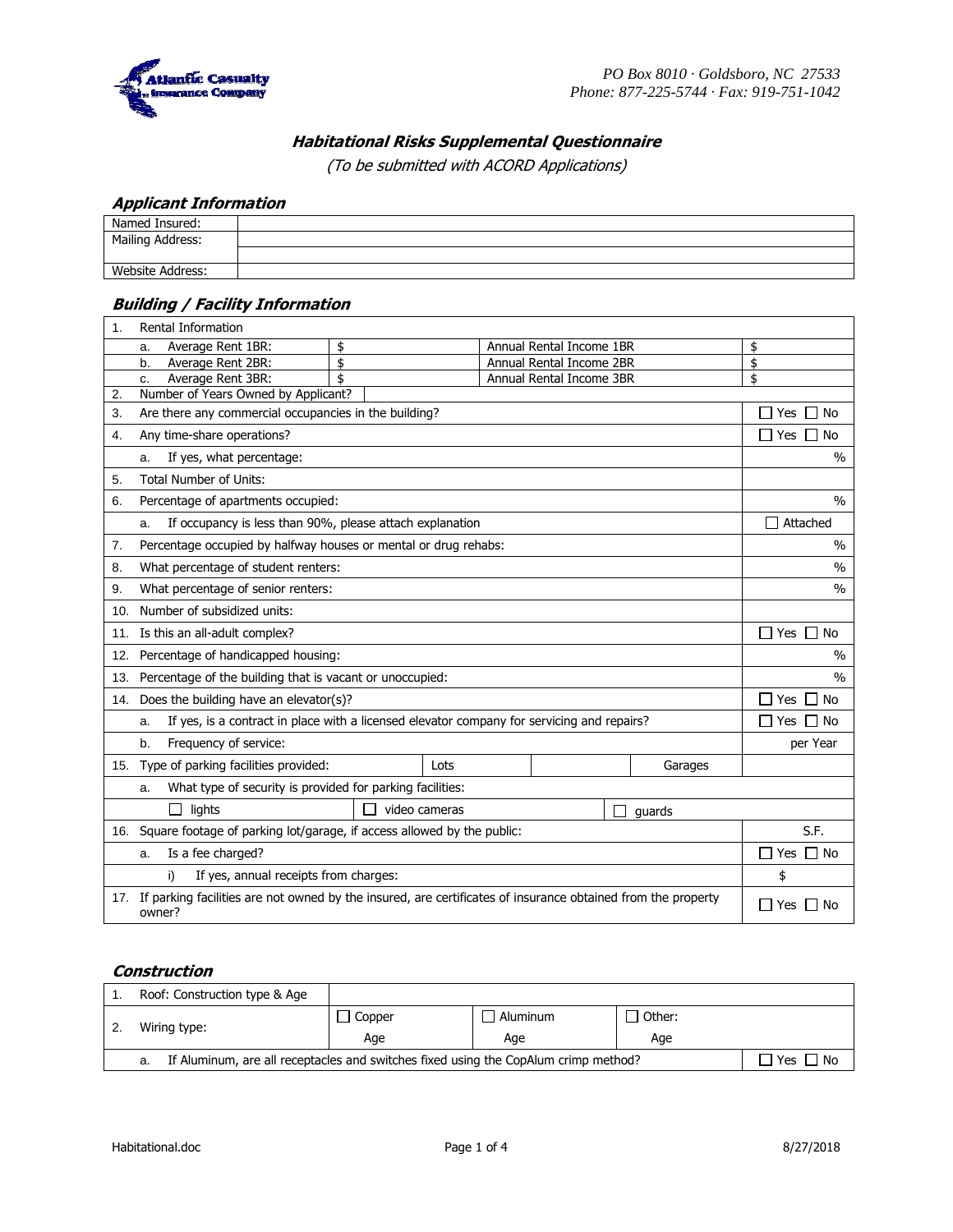

# **Habitational Supplemental Questionnaire**

(To be submitted with a ACORD General Liability Application)

## **Fire Safety**

| 1. | Is emergency lighting installed in all stairwells?              |                                                                                                              |                        |                                          |  |  |
|----|-----------------------------------------------------------------|--------------------------------------------------------------------------------------------------------------|------------------------|------------------------------------------|--|--|
| 2. | Is building sprinklered?                                        |                                                                                                              |                        |                                          |  |  |
|    | a.                                                              | What percentage of the building's areas is sprinklered:                                                      |                        | $\frac{0}{0}$                            |  |  |
| 3. | floor?                                                          | If over three (3) stories, are interior stairways enclosed and equipped with self-closing fire doors on each |                        | Yes<br>l IN <sub>O</sub><br>$\mathsf{L}$ |  |  |
| 4. |                                                                 | If over three stories, are there fire doors with panic hardware?                                             |                        | ∣No<br>Yes                               |  |  |
| 5. |                                                                 | Are there at least two means of egress from the building(s)?                                                 |                        | Yes $\Box$ No                            |  |  |
| 6. | Is any balcony cooking permitted?                               |                                                                                                              |                        | Yes $\Box$ No                            |  |  |
| 7. | Are smoke/heat detectors installed in all apartments?           |                                                                                                              |                        |                                          |  |  |
|    | In common areas?<br>a.                                          |                                                                                                              |                        |                                          |  |  |
|    | In stairwells?<br>b.                                            |                                                                                                              |                        |                                          |  |  |
|    | In hallways leading to bedroom?<br>c.                           |                                                                                                              |                        |                                          |  |  |
|    | In kitchen areas?<br>d.                                         |                                                                                                              |                        | Yes I No                                 |  |  |
| 8. | $\Box$ Hardwired<br>Type of detectors installed:                |                                                                                                              |                        |                                          |  |  |
| 9. | Smoke<br>Are detectors equipped for:<br>Fire<br>Carbon Monoxide |                                                                                                              |                        |                                          |  |  |
|    | Type of alarm:<br>a.                                            |                                                                                                              | <b>Central Station</b> | Local                                    |  |  |

## **Management / Maintenance**

| 1. | Is Management on site?                                                                                                     | Yes<br>⊟ No                                                 |  |  |  |
|----|----------------------------------------------------------------------------------------------------------------------------|-------------------------------------------------------------|--|--|--|
| 2. | Is there a superintendent resident in each location?                                                                       | Yes I I No                                                  |  |  |  |
| 3. | Is Maintenance on site?                                                                                                    | Yes $\Box$ No                                               |  |  |  |
| 4. | Please provide all procedures for responding to tenant complaints                                                          | Attached<br>$\blacksquare$                                  |  |  |  |
| 5. | Do: $\Box$ tenants or the $\Box$ insured(s) paint the units?                                                               |                                                             |  |  |  |
| 6. | Does the building have a property maintenance & inspection program?                                                        | Yes $\Box$ No                                               |  |  |  |
| 7. | Any periodic check of stairs, balconies, Etc.                                                                              | Yes $\Box$ No                                               |  |  |  |
|    | How often:<br>a.                                                                                                           | per Year                                                    |  |  |  |
| 8. | Please describe all procedures including inspections, made of each unit that are followed when a tenant<br>vacates a unit. |                                                             |  |  |  |
| 9. | Are units provided with individual heating plants                                                                          |                                                             |  |  |  |
|    | If yes, what heat source is used:<br>a.                                                                                    | $\Box$ Electric<br>$\Box$ Gas<br>$\Box$ Oil<br>$\Box$ Other |  |  |  |
|    | Are gas-fired systems checked for proper combustion and exhaust on an annual basis?<br>i)                                  |                                                             |  |  |  |
|    | How often is maintenance performed<br>b.                                                                                   | $\Box$ Annually<br>$\Box$ Seasonally<br>$\Box$ As Need      |  |  |  |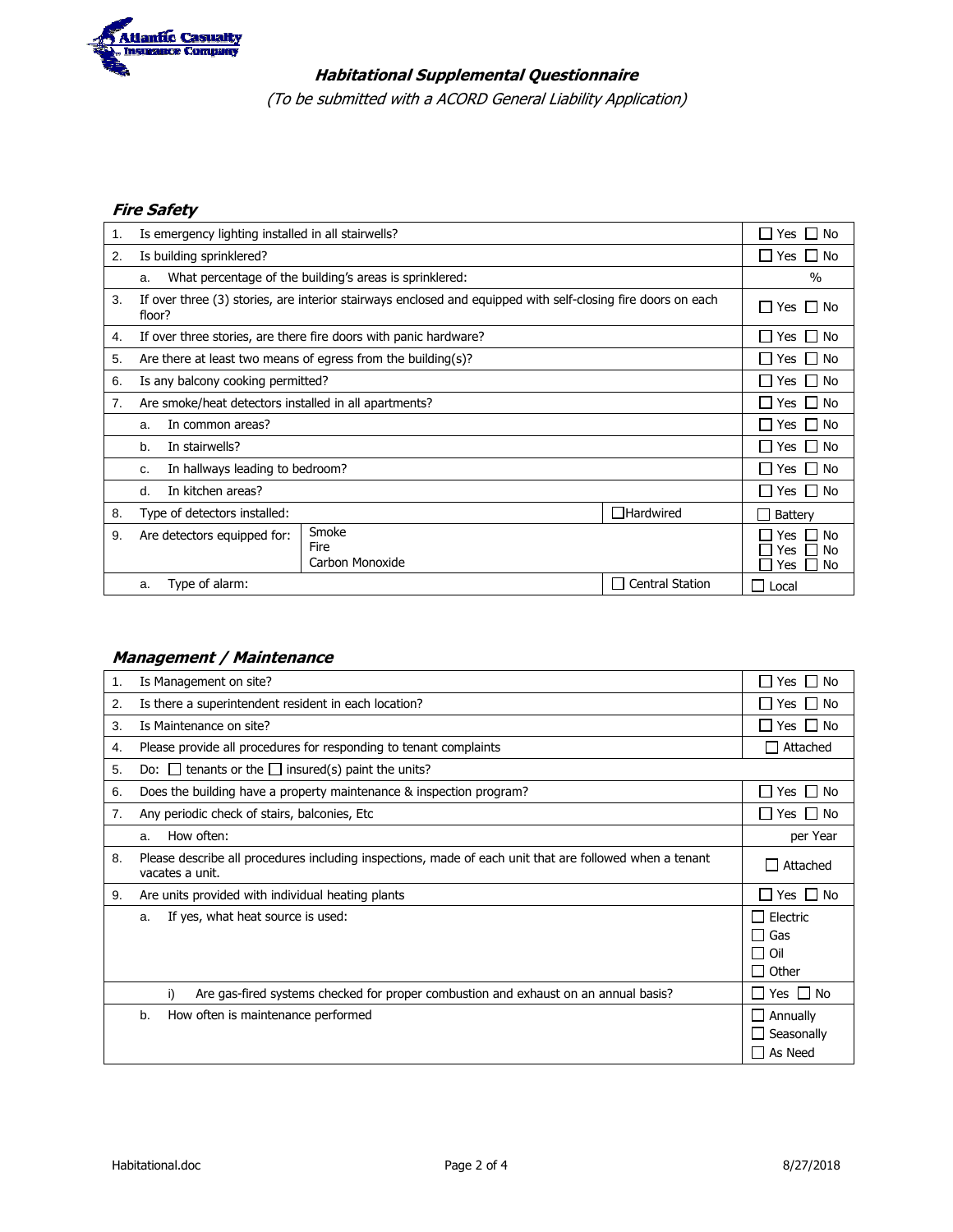

# **Habitational Supplemental Questionnaire**

(To be submitted with a ACORD General Liability Application)

#### **Contractors**

| 1. | In what capacity does the applicant use subcontractors:                                                                                                                                         |  |  |  |  |  |  |
|----|-------------------------------------------------------------------------------------------------------------------------------------------------------------------------------------------------|--|--|--|--|--|--|
|    | Security<br>Other:<br>Maintenance<br>Management<br>ΙI<br>$\perp$                                                                                                                                |  |  |  |  |  |  |
| 2. | Does the owner maintain a file of all current certificates of insurance and hold harmless agreements for all<br>$\Box$ Yes $\Box$ No<br>contractors?                                            |  |  |  |  |  |  |
|    | If yes, are certificates of insurance maintained showing contractor has limits equal to or greater than<br>a.<br>$\Box$ Yes $\Box$ No<br>the Named Insured?                                     |  |  |  |  |  |  |
|    | $\Box$ Yes $\Box$ No<br>Is the Named Insured an additional insured on the contractor's primary liability policy?<br>b.                                                                          |  |  |  |  |  |  |
| 3. | Does the insured assume liability for others via any contract or agreement (please include Service and<br>l I Yes I I No<br>maintenance contracts for work performed on behalf of the insured)? |  |  |  |  |  |  |
|    | If yes, please describe:<br>a.                                                                                                                                                                  |  |  |  |  |  |  |

### **Other Exposures**

| 1. |    | <b>Recreational Facilities</b>                                                 |                                          |                                                                            |                      |                      |                               |
|----|----|--------------------------------------------------------------------------------|------------------------------------------|----------------------------------------------------------------------------|----------------------|----------------------|-------------------------------|
|    | a. | $\Box$ Exercise equipment                                                      | <b>Health Club</b><br>Saunas<br>b.<br>c. |                                                                            |                      |                      |                               |
|    | d. | $\Box$ Lakes*                                                                  | е.                                       | Ponds*                                                                     |                      | Day Care<br>f.       |                               |
|    |    | *Provide size in acres and depth:                                              |                                          | Acres /                                                                    | Ft.                  |                      |                               |
|    | g. | $\Box$ Marinas<br>Other:<br>h.                                                 |                                          |                                                                            |                      |                      |                               |
| 2. |    | Tennis Courts?                                                                 |                                          |                                                                            |                      |                      | $\Box$ No<br>П<br>Yes         |
|    | a. | How Many:                                                                      |                                          |                                                                            |                      |                      |                               |
| 3. |    | Playground / Park facilities?                                                  |                                          |                                                                            |                      |                      | No<br>Yes<br><b>1 I</b>       |
|    | a. | Is the park or playground used by the public, not just tenants of the building |                                          |                                                                            |                      | $\Box$ Yes $\Box$ No |                               |
|    | b. | If Yes, how is it secured:                                                     |                                          |                                                                            |                      |                      |                               |
|    | C. | If Yes, what type of equipment provided:                                       |                                          |                                                                            |                      |                      |                               |
|    | d. | Type of surface (i.e. Asphalt, Grass, Sand):                                   |                                          |                                                                            |                      |                      |                               |
| 4. |    | Number of pools:                                                               | In ground:                               |                                                                            |                      | Above ground:        |                               |
|    | a. | Depth clearly marked?                                                          | Yes $\Box$ No<br>LΙ                      | b.                                                                         | $S$ lide $(s)$ ?     |                      | Yes $\Box$ No<br>$\mathsf{L}$ |
|    | c. | Rules posted?                                                                  | $\square$ Yes $\square$ No               | d.                                                                         | Underwater lighting? |                      | $\square$ Yes $\square$ No    |
|    | е. | Diving boards?                                                                 | $\square$ Yes $\square$ No               | Life Guards?<br>f.                                                         |                      |                      | $\Box$ Yes $\Box$ No          |
|    | g. | Diving platforms?                                                              | Yes $\Box$ No<br>H                       | Are pools surrounded by at least 4' fence with<br>h.<br>self-locking gate? |                      |                      | Yes $\Box$ No<br>$\perp$      |
|    | i. | Lifesaving Equipment (I.E. Life Ring, Shepherds Hook) In Pool Area?            |                                          |                                                                            |                      |                      | No<br>Yes                     |
|    | J. | Are any overhangs or buildings less than 10 feet from the pool edge?           | No<br>Yes<br>$\perp$                     |                                                                            |                      |                      |                               |

# **Security**

|    | If building was built prior to 1978, are window guards in place above the third floor? |            |        |                 |  |
|----|----------------------------------------------------------------------------------------|------------|--------|-----------------|--|
| 2. | Are tenants screened prior to leasing?                                                 |            |        |                 |  |
|    | If yes, what checks are performed:<br>a.                                               |            |        |                 |  |
|    | $\Box$ Criminal Checks                                                                 | References |        |                 |  |
| 3. | Are employees screened?                                                                |            |        | Yes.<br>No      |  |
|    | If yes, what checks are performed:<br><b>Credit Check</b><br>a.                        |            |        |                 |  |
|    | References<br>Prior Jobs                                                               |            |        |                 |  |
|    | <b>Credit Checks</b><br><b>Criminal Checks</b>                                         |            |        |                 |  |
| 4. | Are unit entry doors equipped with deadbolts?                                          |            |        | Yes I<br>∣ I No |  |
| 5. | Does the lease/rental agreement make any warranties with regard to security?           |            |        | No<br>Yes       |  |
| 6. | Are there any regular news bulletins distributed by the applicant to tenants?          |            |        |                 |  |
|    | Are tenants informed of crime and vandalism activity?<br>a.                            |            |        |                 |  |
| 7. | Crime and vandalism in neighborhood:                                                   | High       | Medium | <b>FI Low</b>   |  |